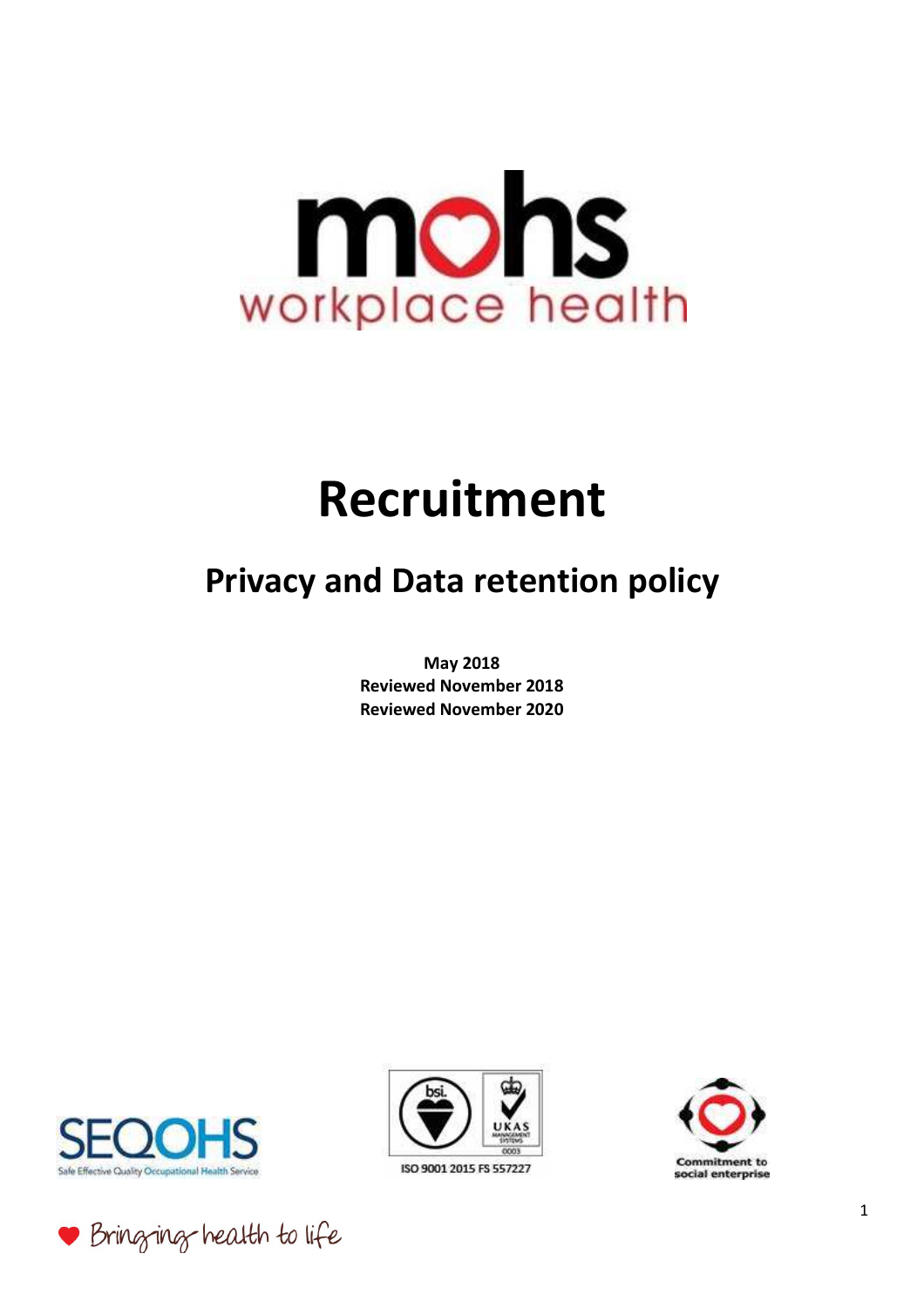#### **1. Introduction**

This privacy policy covers how we collect, use, store and protect the data that is supplied to us by job applicants and agencies.

#### **Our Commitment to Job applicants**

We believe completely in equal opportunities and will treat all applicants fairly with no discrimination.

We never knowingly provide misleading information about the nature of the role.

We are committed to managing your personal information securely and with respect in accordance with the General Data Protection Requirements.

The information we collect may cover the following:

- Contact information (name address, phone number and email address)
- Information from CV or application form or covering letter (education, skills and qualifications)
- Health records (night worker assessment forms, health questionnaires) where required as part of the role.
- Disclosure and Barring Record where a requirement for the role
- References from named referees that the applicant provides and only with the applicant's consent
- Visa and proof of the right to work in the UK documents
- Employment records (including job titles, work history, working hours, training records and professional memberships)
- Salary, annual leave, pension and benefits information.
- Driving license, motor insurance, MOT [if applicable]

We may also collect, store and use 'special categories' of more sensitive personal data which require a higher level of protection such as information about your race or ethnicity, religious beliefs, sexual orientation and political opinions. Also information about criminal convictions and offences.

#### **Purpose of collection**

The purpose of collecting this information is to find suitable candidates to fulfil a specific role within our organisation and checking you are legally entitled to work in the UK. Your information will be used in consideration for the vacancy currently available or, with your consent, for potential future vacancies that might arise.

#### **How the information is collected**

We collect personal information through the application and recruitment process, either directly from candidates, or sometimes from an employment agency. We may sometimes collect additional information from third parties including former employers or other background check agencies including the NMC, GMC or other professional bodies and insurers. We may collect additional personal information in the course of job-related activities should your application be successful.

Where appropriate, we will collect information about criminal convictions as part of the recruitment process. We will only do this if it is appropriate given the nature of your role and where we are legally able to do so. We envisage that we will access your DBS portal.

#### **How the information is held**

Most information is transmitted by email and is stored on our computers and paper based filing. We use Microsoft Sharepoint which covers our email servers and cloud based file storage system.